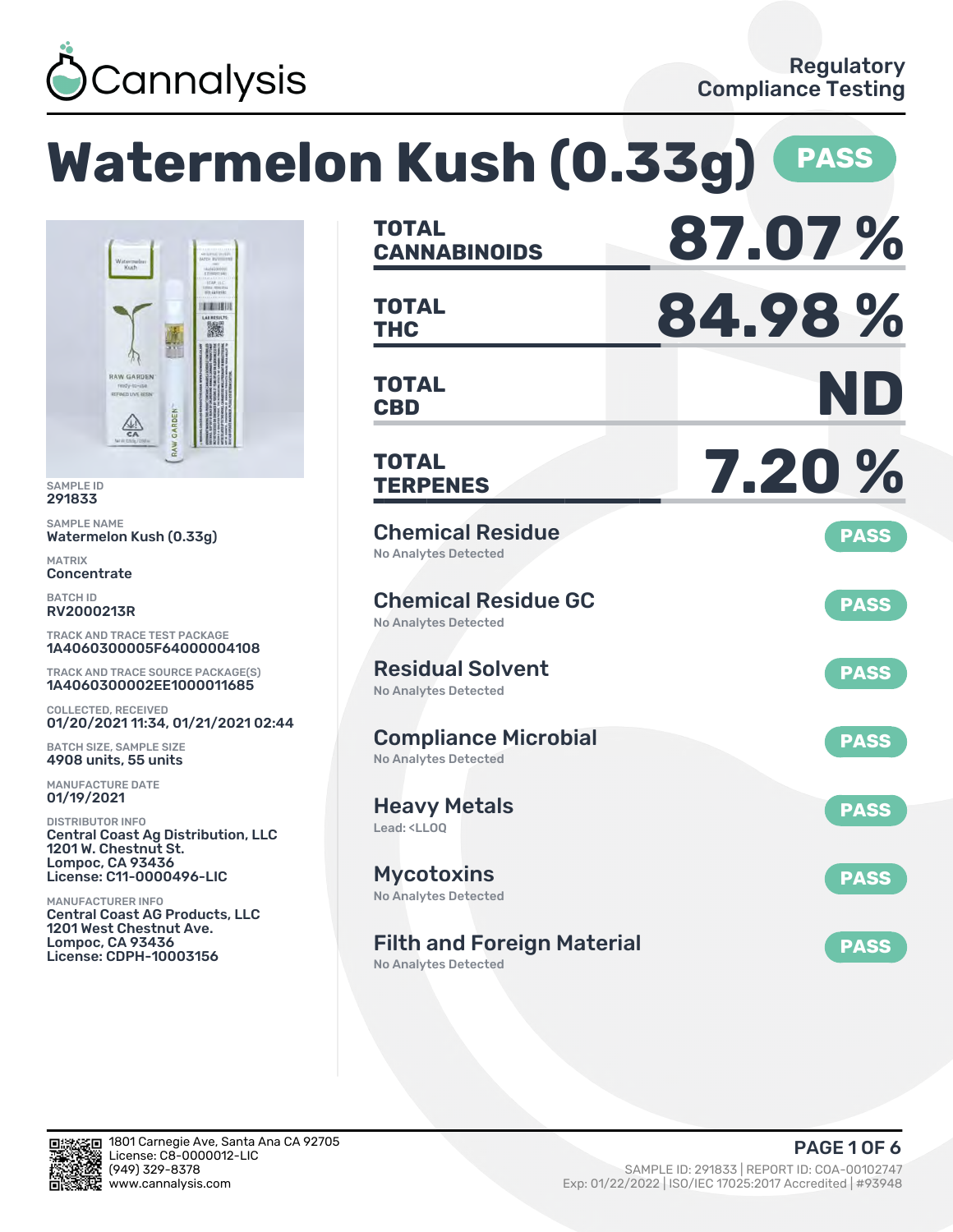

## CANNABINOID ANALYSIS

Total THC,CBD value(s) have been decarboxylated.

| TOTAL THC:          | 849.8 mg/g (84.98 %), 280.43 mg per package |
|---------------------|---------------------------------------------|
| TOTAL CBD:          | ND.                                         |
| TOTAL CANNABINOIDS: | 870.7 mg/g (87.07 %)                        |

UNIT OF MEASUREMENT: Milligrams per Gram(mg/g)

| <b>ANALYTE</b>         | <b>RESULT</b>         | <b>LOD</b> | <b>LLOO</b> | <b>ANALYTE</b>   | <b>RESULT</b>        | <b>LOD</b> | <b>LLOQ</b> |
|------------------------|-----------------------|------------|-------------|------------------|----------------------|------------|-------------|
| THCa                   | ND                    | 0.2000     | 0.4000      | CBD <sub>v</sub> | <b>ND</b>            | 0.2000     | 0.4000      |
| D9THC                  | 849.8 mg/g (84.98 %)  | 0.2000     | 0.4000      | CBGa             | <b>ND</b>            | 0.2000     | 0.4000      |
| D8THC                  | ND                    | 0.2000     | 0.4000      | CBG              | 15.04 mg/g (1.504 %) | 0.2000     | 0.4000      |
| <b>THC<sub>v</sub></b> | 5.864 mg/g (0.5864 %) | 0.2000     | 0.4000      | <b>CBN</b>       | ND                   | 0.2000     | 0.4000      |
| CBDa                   | ND                    | 0.2000     | 0.4000      | CBC              | <b>ND</b>            | 0.2000     | 0.4000      |
| CBD                    | <b>ND</b>             | 0.2000     | 0.4000      |                  |                      |            |             |

#### ADDITIONAL INFORMATION

| Method:              | SOP-TECH-001 | Sample Prepped: 01/22/2021 17:11  | Sample Approved: 01/22/2021 23:23  |  |
|----------------------|--------------|-----------------------------------|------------------------------------|--|
| Instrument: UPLC-DAD |              | Sample Analyzed: 01/22/2021 18:22 | Prep-Analytical Batch: 25862-20321 |  |



## TERPENE ANALYSIS

TOTAL TERPENES: 72.00 mg/g (7.200 %)

| UNIT OF MEASUREMENT: |                       | Milligrams per Gram(mg/g) |         |
|----------------------|-----------------------|---------------------------|---------|
| <b>ANALYTE</b>       | <b>RESULT</b>         | LOD                       |         |
| 3-Carene             | ND                    | 0.5000                    | ٠       |
| Alpha cedrene        | ND                    | 0.5000                    | ٠       |
| Alpha pinene         | 1.738 mg/g (0.1738 %) | 0.5000                    | $\cdot$ |
| Alpha ternineol      | $\left(1100\right)$   | n zznn                    |         |

| <b>ANALYIE</b>   | RESULI                                                                                                                                            | LUD    | LLUU   |  | <b>ANALYIE</b>         | RESULI                  | LUD    | LLUU   |
|------------------|---------------------------------------------------------------------------------------------------------------------------------------------------|--------|--------|--|------------------------|-------------------------|--------|--------|
| 3-Carene         | <b>ND</b>                                                                                                                                         | 0.5000 | 1.000  |  | Alpha bisabolol        | <b>ND</b>               | 0.5000 | 1.000  |
| Alpha cedrene    | ND.                                                                                                                                               | 0.5000 | 1.000  |  | Alpha humulene         | 2.356 mg/g $(0.2356\%)$ | 0.5000 | 1.000  |
| Alpha pinene     | 1.738 mg/g $(0.1738\%)$                                                                                                                           | 0.5000 | 1.000  |  | Alpha terpinene        | <b>ND</b>               | 0.5000 | 1.000  |
| Alpha terpineol  | <lloq< td=""><td>0.3300</td><td>0.6500</td><td></td><td>Beta caryophyllene</td><td>9.051 mg/g (0.9051%)</td><td>0.5000</td><td>1.000</td></lloq<> | 0.3300 | 0.6500 |  | Beta caryophyllene     | 9.051 mg/g (0.9051%)    | 0.5000 | 1.000  |
| Beta myrcene     | 31.68 mg/g (3.168 %)                                                                                                                              | 0.5000 | 1.000  |  | Beta pinene            | 2.841 mg/g $(0.2841\%)$ | 0.6100 | 1.210  |
| Borneol          | <b>ND</b>                                                                                                                                         | 0.5000 | 1.000  |  | Camphene               | <b>ND</b>               | 0.5000 | 1.000  |
| Camphor          | <b>ND</b>                                                                                                                                         | 0.5000 | 1.000  |  | Caryophyllene oxide ND |                         | 0.5000 | 1.000  |
| Cedrol           | <b>ND</b>                                                                                                                                         | 0.5000 | 1.000  |  | Cis nerolidol          | <b>ND</b>               | 0.5000 | 1.000  |
| Eucalyptol       | <b>ND</b>                                                                                                                                         | 0.5000 | 1.000  |  | Fenchol                | 1.529 mg/g $(0.1529\%)$ | 0.5000 | 1.000  |
| Fenchone         | <b>ND</b>                                                                                                                                         | 0.5000 | 1.000  |  | Gamma terpinene        | <b>ND</b>               | 0.5000 | 1.000  |
| Gamma terpineol  | ND                                                                                                                                                | 0.1000 | 0.2100 |  | Geranyl acetate        | <b>ND</b>               | 0.5000 | 1.000  |
| Guaiol           | <b>ND</b>                                                                                                                                         | 0.5000 | 1.000  |  | Isoborneol             | <b>ND</b>               | 0.5000 | 1.000  |
| Isopulegol       | <b>ND</b>                                                                                                                                         | 0.5000 | 1.000  |  | Limonene               | 17.18 mg/g (1.718 %)    | 0.5000 | 1.000  |
| Linalool         | 3.864 mg/g (0.3864 %)                                                                                                                             | 0.5000 | 1.000  |  | Menthol                | <b>ND</b>               | 0.5000 | 1.000  |
| Ocimene 1        | <b>ND</b>                                                                                                                                         | 0.1600 | 0.3100 |  | Ocimene 2              | <b>ND</b>               | 0.3500 | 0.6900 |
| P-cymene         | <b>ND</b>                                                                                                                                         | 0.5200 | 1.050  |  | P-mentha-1,5-diene ND  |                         | 0.5000 | 1.000  |
| Pulegone         | <b>ND</b>                                                                                                                                         | 0.5000 | 1.000  |  | Sabinene               | <b>ND</b>               | 0.5000 | 1.000  |
| Sabinene hydrate | <b>ND</b>                                                                                                                                         | 0.5000 | 1.000  |  | Terpinolene            | <b>ND</b>               | 0.5000 | 1.000  |
|                  | Trans beta farnesene1.758 mg/g (0.1758 %)                                                                                                         | 0.5000 | 1.000  |  | Trans nerolidol        | <b>ND</b>               | 0.5000 | 1.000  |
| Valencene        | <b>ND</b>                                                                                                                                         | 0.5000 | 1.000  |  |                        |                         |        |        |

| <b>ANALYTE</b>   | <b>RESULT</b>                                                                                                                                          | LOD    | <b>LLOQ</b> | <b>ANALYTE</b>         | <b>RESULT</b>           | <b>LOD</b> | <b>LLOQ</b> |
|------------------|--------------------------------------------------------------------------------------------------------------------------------------------------------|--------|-------------|------------------------|-------------------------|------------|-------------|
| 3-Carene         | ND.                                                                                                                                                    | 0.5000 | 1.000       | Alpha bisabolol        | <b>ND</b>               | 0.5000     | 1.000       |
| Alpha cedrene    | <b>ND</b>                                                                                                                                              | 0.5000 | 1.000       | Alpha humulene         | 2.356 mg/g $(0.2356\%)$ | 0.5000     | 1.000       |
| Alpha pinene     | 1.738 mg/g (0.1738 %)                                                                                                                                  | 0.5000 | 1.000       | Alpha terpinene        | <b>ND</b>               | 0.5000     | 1.000       |
| Alpha terpineol  | <lloq< td=""><td>0.3300</td><td>0.6500</td><td>Beta caryophyllene</td><td>9.051 mg/g <math>(0.9051\%)</math></td><td>0.5000</td><td>1.000</td></lloq<> | 0.3300 | 0.6500      | Beta caryophyllene     | 9.051 mg/g $(0.9051\%)$ | 0.5000     | 1.000       |
| Beta myrcene     | 31.68 mg/g (3.168 %)                                                                                                                                   | 0.5000 | 1.000       | Beta pinene            | 2.841 mg/g $(0.2841\%)$ | 0.6100     | 1.210       |
| Borneol          | ND                                                                                                                                                     | 0.5000 | 1.000       | Camphene               | <b>ND</b>               | 0.5000     | 1.000       |
| Camphor          | ND                                                                                                                                                     | 0.5000 | 1.000       | Caryophyllene oxide ND |                         | 0.5000     | 1.000       |
| Cedrol           | <b>ND</b>                                                                                                                                              | 0.5000 | 1.000       | Cis nerolidol          | <b>ND</b>               | 0.5000     | 1.000       |
| Eucalyptol       | <b>ND</b>                                                                                                                                              | 0.5000 | 1.000       | Fenchol                | 1.529 mg/g (0.1529 %)   | 0.5000     | 1.000       |
| Fenchone         | <b>ND</b>                                                                                                                                              | 0.5000 | 1.000       | Gamma terpinene        | <b>ND</b>               | 0.5000     | 1.000       |
| Gamma terpineol  | ND                                                                                                                                                     | 0.1000 | 0.2100      | Geranyl acetate        | <b>ND</b>               | 0.5000     | 1.000       |
| Guaiol           | <b>ND</b>                                                                                                                                              | 0.5000 | 1.000       | Isoborneol             | <b>ND</b>               | 0.5000     | 1.000       |
| Isopulegol       | <b>ND</b>                                                                                                                                              | 0.5000 | 1.000       | Limonene               | 17.18 mg/g (1.718 %)    | 0.5000     | 1.000       |
| Linalool         | 3.864 mg/g (0.3864 %)                                                                                                                                  | 0.5000 | 1.000       | Menthol                | <b>ND</b>               | 0.5000     | 1.000       |
| Ocimene 1        | ND.                                                                                                                                                    | 0.1600 | 0.3100      | Ocimene 2              | <b>ND</b>               | 0.3500     | 0.6900      |
| P-cymene         | <b>ND</b>                                                                                                                                              | 0.5200 | 1.050       | P-mentha-1,5-diene ND  |                         | 0.5000     | 1.000       |
| Pulegone         | <b>ND</b>                                                                                                                                              | 0.5000 | 1.000       | Sabinene               | <b>ND</b>               | 0.5000     | 1.000       |
| Sabinene hydrate | <b>ND</b>                                                                                                                                              | 0.5000 | 1.000       | Terpinolene            | <b>ND</b>               | 0.5000     | 1.000       |
|                  | Trans beta farnesene1.758 mg/g (0.1758 %)                                                                                                              | 0.5000 | 1.000       | Trans nerolidol        | <b>ND</b>               | 0.5000     | 1.000       |
|                  |                                                                                                                                                        |        |             |                        |                         |            |             |

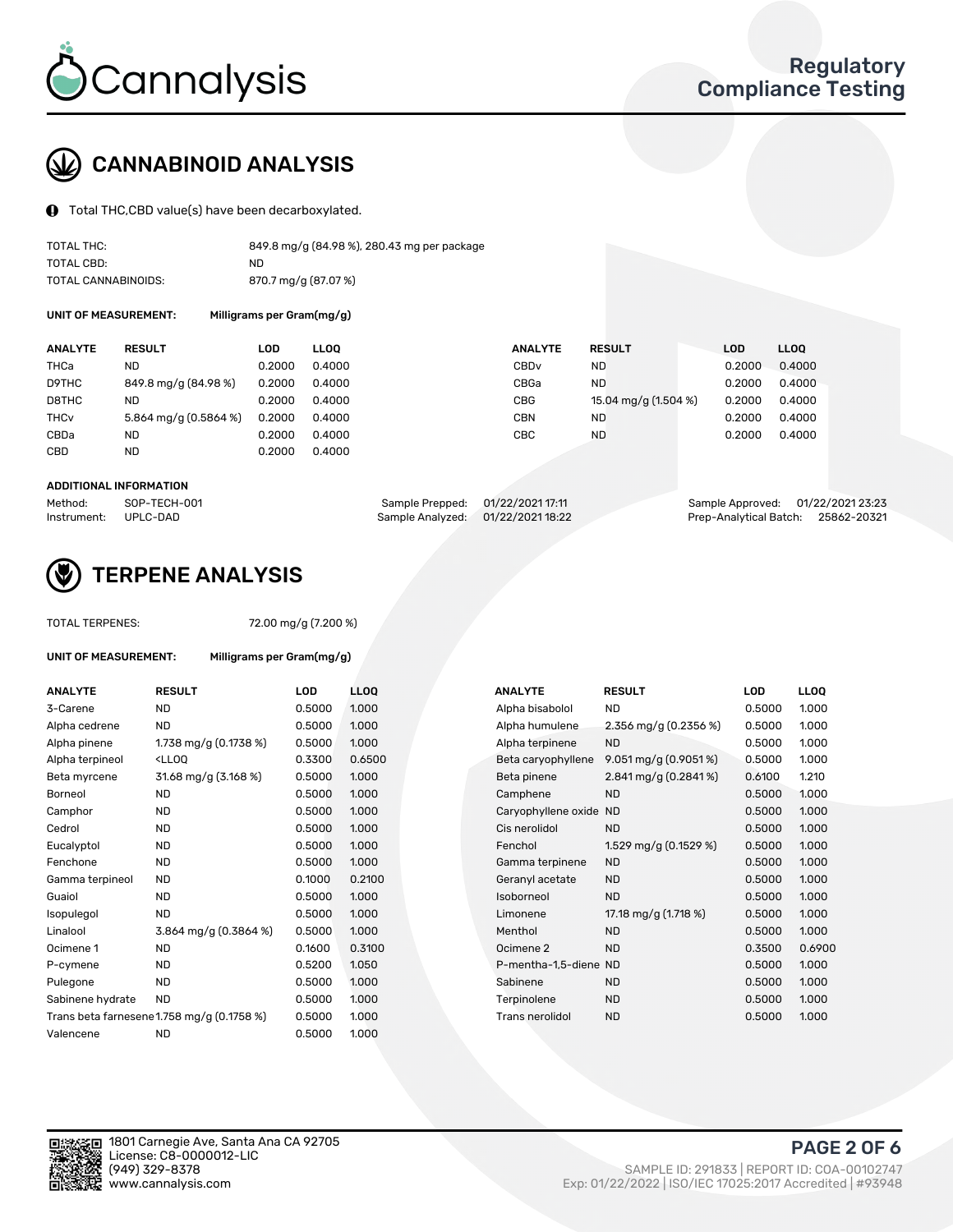

## Regulatory Compliance Testing

#### ADDITIONAL INFORMATION

Method: SOP-TECH-027 Sample Prepped: 01/21/2021 14:17 Sample Approved: 01/22/2021 15:03 Prep-Analytical Batch: 25807-20264



CHEMICAL RESIDUE ANALYSIS PASS

UNIT OF MEASUREMENT: Micrograms per Gram(ug/g)

| <b>ANALYTE</b>    | <b>RESULT</b> | LOD    | LLOQ   | <b>ACTION LEVEL</b> |      | <b>ANALYTE</b>      | <b>RESULT</b> | <b>LOD</b> | <b>LLOQ</b> | <b>ACTION LEVEL</b> |      |
|-------------------|---------------|--------|--------|---------------------|------|---------------------|---------------|------------|-------------|---------------------|------|
| Abamectin         | <b>ND</b>     | 0.0200 | 0.0400 | 0.1000              | Pass | Acephate            | <b>ND</b>     | 0.0200     | 0.0400      | 0.1000              | Pass |
| Acequinocyl       | <b>ND</b>     | 0.0200 | 0.0400 | 0.1000              | Pass | Acetamiprid         | <b>ND</b>     | 0.0200     | 0.0400      | 0.1000              | Pass |
| Aldicarb          | <b>ND</b>     | 0.0200 | 0.0400 | 0.0                 | Pass | Azoxystrobin        | <b>ND</b>     | 0.0200     | 0.0400      | 0.1000              | Pass |
| Bifenazate        | <b>ND</b>     | 0.0200 | 0.0400 | 0.1000              | Pass | <b>Bifenthrin</b>   | <b>ND</b>     | 0.0200     | 0.0400      | 3.000               | Pass |
| <b>Boscalid</b>   | <b>ND</b>     | 0.0200 | 0.0400 | 0.1000              | Pass | Carbarvl            | <b>ND</b>     | 0.0200     | 0.0400      | 0.5000              | Pass |
| Carbofuran        | <b>ND</b>     | 0.0200 | 0.0400 | 0.0                 | Pass | Chlorantraniliprole | <b>ND</b>     | 0.0200     | 0.0400      | 10.00               | Pass |
| Clofentezine      | <b>ND</b>     | 0.0200 | 0.0400 | 0.1000              | Pass | Coumaphos           | <b>ND</b>     | 0.0200     | 0.0400      | 0.0                 | Pass |
| Cyfluthrin        | <b>ND</b>     | 0.4000 | 1.000  | 2.000               | Pass | Cypermethrin        | <b>ND</b>     | 0.4000     | 1.000       | 1.000               | Pass |
| Daminozide        | <b>ND</b>     | 0.0200 | 0.0400 | 0.0                 | Pass | Diazinon            | <b>ND</b>     | 0.0200     | 0.0400      | 0.1000              | Pass |
| <b>Dichlorvos</b> | <b>ND</b>     | 0.0200 | 0.0400 | 0.0                 | Pass | Dimethoate          | <b>ND</b>     | 0.0200     | 0.0400      | 0.0                 | Pass |
| Dimethomorph      | <b>ND</b>     | 0.0200 | 0.0400 | 2.000               | Pass | <b>Ethoprophos</b>  | <b>ND</b>     | 0.0200     | 0.0400      | 0.0                 | Pass |
| Etofenprox        | <b>ND</b>     | 0.0200 | 0.0400 | 0.0                 | Pass | Etoxazole           | <b>ND</b>     | 0.0200     | 0.0400      | 0.1000              | Pass |
| Fenhexamid        | <b>ND</b>     | 0.0200 | 0.0400 | 0.1000              | Pass | Fenoxycarb          | <b>ND</b>     | 0.0200     | 0.0400      | 0.0                 | Pass |
| Fenpyroximate     | <b>ND</b>     | 0.0200 | 0.0400 | 0.1000              | Pass | Fipronil            | <b>ND</b>     | 0.0400     | 0.1000      | 0.0                 | Pass |
| Flonicamid        | <b>ND</b>     | 0.0200 | 0.0400 | 0.1000              | Pass | Fludioxonil         | <b>ND</b>     | 0.0200     | 0.0400      | 0.1000              | Pass |
| Hexythiazox       | <b>ND</b>     | 0.0200 | 0.0400 | 0.1000              | Pass | Imazalil            | <b>ND</b>     | 0.0200     | 0.0400      | 0.0                 | Pass |
| Imidacloprid      | <b>ND</b>     | 0.0200 | 0.0400 | 5.000               | Pass | Kresoxim methyl     | <b>ND</b>     | 0.0200     | 0.0400      | 0.1000              | Pass |
| Malathion         | <b>ND</b>     | 0.0200 | 0.0400 | 0.5000              | Pass | Metalaxyl           | <b>ND</b>     | 0.0200     | 0.0400      | 2.000               | Pass |
| Methiocarb        | <b>ND</b>     | 0.0200 | 0.0400 | 0.0                 | Pass | Methomyl            | <b>ND</b>     | 0.0200     | 0.0400      | 1.000               | Pass |
| Mevinphos         | <b>ND</b>     | 0.0200 | 0.0400 | 0.0                 | Pass | Myclobutanil        | <b>ND</b>     | 0.0200     | 0.0400      | 0.1000              | Pass |
| Naled             | <b>ND</b>     | 0.0200 | 0.0400 | 0.1000              | Pass | Oxamyl              | <b>ND</b>     | 0.0200     | 0.0400      | 0.5000              | Pass |
| Paclobutrazol     | <b>ND</b>     | 0.0200 | 0.0400 | 0.0                 | Pass | Permethrins         | <b>ND</b>     | 0.0400     | 0.1000      | 0.5000              | Pass |
| Phosmet           | <b>ND</b>     | 0.0200 | 0.0400 | 0.1000              | Pass | Piperonyl butoxide  | <b>ND</b>     | 0.0200     | 0.0400      | 3.000               | Pass |
| Prallethrin       | <b>ND</b>     | 0.0200 | 0.0400 | 0.1000              | Pass | Propiconazole       | <b>ND</b>     | 0.0200     | 0.0400      | 0.1000              | Pass |
| Propoxur          | <b>ND</b>     | 0.0200 | 0.0400 | 0.0                 | Pass | Pyrethrins          | <b>ND</b>     | 0.0200     | 0.0400      | 0.5000              | Pass |
| Pyridaben         | <b>ND</b>     | 0.0200 | 0.0400 | 0.1000              | Pass | Spinetoram          | <b>ND</b>     | 0.0200     | 0.0400      | 0.1000              | Pass |
| Spinosad          | <b>ND</b>     | 0.0300 | 0.0700 | 0.1000              | Pass | Spiromesifen        | <b>ND</b>     | 0.0200     | 0.0400      | 0.1000              | Pass |
| Spirotetramat     | <b>ND</b>     | 0.0200 | 0.0400 | 0.1000              | Pass | Spiroxamine         | <b>ND</b>     | 0.0200     | 0.0400      | 0.0                 | Pass |
| Tebuconazole      | <b>ND</b>     | 0.0200 | 0.0400 | 0.1000              | Pass | Thiacloprid         | <b>ND</b>     | 0.0200     | 0.0400      | 0.0                 | Pass |
| Thiamethoxam      | <b>ND</b>     | 0.0200 | 0.0400 | 5.000               | Pass | Trifloxystrobin     | <b>ND</b>     | 0.0200     | 0.0400      | 0.1000              | Pass |
|                   |               |        |        |                     |      |                     |               |            |             |                     |      |

#### ADDITIONAL INFORMATION

Method: SOP-TECH-002 Sample Prepped: 01/21/2021 11:56 Sample Approved: 01/22/2021 19:12<br>Instrument: LC-MS/MS Sample Analyzed: 01/21/2021 13:04 Prep-Analytical Batch: 25804-20258 Prep-Analytical Batch: 25804-20258

PAGE 3 OF 6

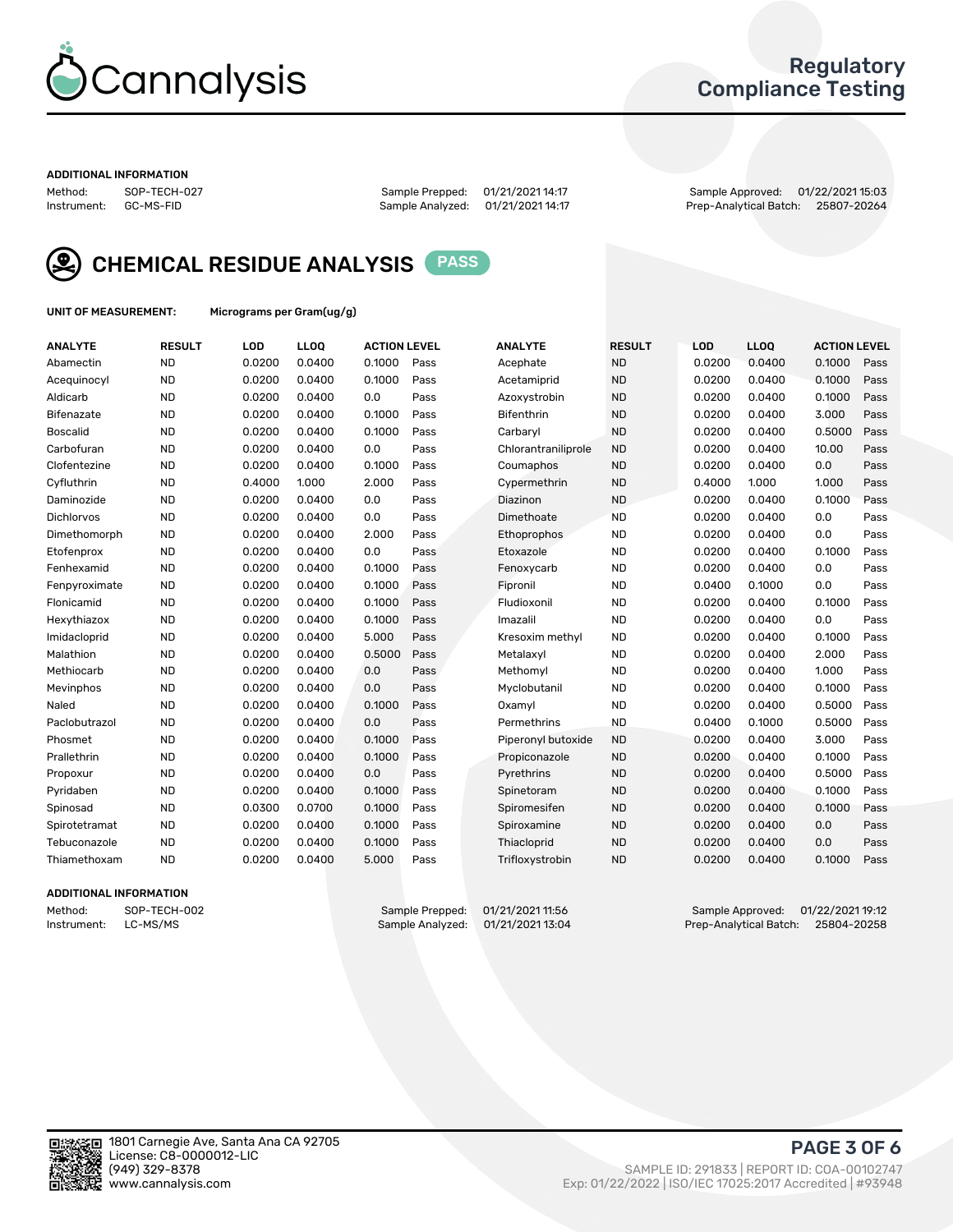

## CHEMICAL RESIDUE GC ANALYSIS PASS

| UNIT OF MEASUREMENT: | Micrograms per Gram(ug/g) |
|----------------------|---------------------------|
|                      |                           |

| <b>ANALYTE</b>                | <b>RESULT</b> | LOD    | <b>LLOO</b> | <b>ACTION LEVEL</b> |                  | <b>ANALYTE</b>   | <b>RESULT</b> | LOD              | <b>LLOO</b>            | <b>ACTION LEVEL</b> |      |
|-------------------------------|---------------|--------|-------------|---------------------|------------------|------------------|---------------|------------------|------------------------|---------------------|------|
| Captan                        | <b>ND</b>     | 0.1000 | 0.2000      | 0.7000              | Pass             | Chlordane        | <b>ND</b>     | 0.0109           | 0.0136                 | 0.0                 | Pass |
| Methyl parathion              | <b>ND</b>     | 0.0400 | 0.1000      | 0.0                 | Pass             | <b>PCNB</b>      | <b>ND</b>     | 0.0200           | 0.0400                 | 0.1000              | Pass |
| Chlorfenapyr                  | <b>ND</b>     | 0.0800 | 0.1000      | 0.0                 | Pass             | Chlorpyrifos     | <b>ND</b>     | 0.0800           | 0.1000                 | 0.0                 | Pass |
|                               |               |        |             |                     |                  |                  |               |                  |                        |                     |      |
| <b>ADDITIONAL INFORMATION</b> |               |        |             |                     |                  |                  |               |                  |                        |                     |      |
| Method:                       | SOP-TECH-010  |        |             |                     | Sample Prepped:  | 01/21/2021 11:56 |               | Sample Approved: |                        | 01/22/2021 15:50    |      |
| Instrument:                   | GC-MS/MS      |        |             |                     | Sample Analyzed: | 01/21/2021 13:04 |               |                  | Prep-Analytical Batch: | 25805-20259         |      |

## RESIDUAL SOLVENT ANALYSIS PASS

UNIT OF MEASUREMENT: Micrograms per Gram(ug/g)

| <b>ANALYTE</b>       | <b>RESULT</b> | <b>LOD</b> | <b>LLOO</b> | <b>ACTION LEVEL</b> |      | <b>ANALYTE</b>           | <b>RESULT</b> | <b>LOD</b> | LLOO  | <b>ACTION LEVEL</b> |      |
|----------------------|---------------|------------|-------------|---------------------|------|--------------------------|---------------|------------|-------|---------------------|------|
| Acetone              | <b>ND</b>     | 5.000      | 250.0       | 5000                | Pass | Acetonitrile             | <b>ND</b>     | 5.000      | 50.00 | 410.0               | Pass |
| Benzene              | <b>ND</b>     | 0.5000     | 1.000       | 1.000               | Pass | <b>Butane</b>            | <b>ND</b>     | 76.80      | 96.00 | 5000                | Pass |
| Chloroform           | <b>ND</b>     | 0.5000     | 1.000       | 1.000               | Pass | Ethanol                  | <b>ND</b>     | 10.00      | 50.00 | 5000                | Pass |
| <b>Ethyl Acetate</b> | <b>ND</b>     | 5.000      | 50.00       | 5000                | Pass | <b>Ethyl Ether</b>       | <b>ND</b>     | 25.00      | 50.00 | 5000                | Pass |
| Ethylene oxide       | <b>ND</b>     | 0.5000     | 1.000       | 1.000               | Pass | Heptane                  | <b>ND</b>     | 1.000      | 5.000 | 5000                | Pass |
| Hexane               | <b>ND</b>     | 0.5000     | 5.000       | 290.0               | Pass | <b>Isopropyl Alcohol</b> | <b>ND</b>     | 5.000      | 50.00 | 5000                | Pass |
| Methanol             | <b>ND</b>     | 10.00      | 50.00       | 3000                | Pass | Methylene chloride       | <b>ND</b>     | 0.5000     | 1.000 | 1.000               | Pass |
| Pentane              | <b>ND</b>     | 1.000      | 50.00       | 5000                | Pass | Propane                  | <b>ND</b>     | 16.00      | 20.00 | 5000                | Pass |
| Toluene              | <b>ND</b>     | 0.5000     | 1.000       | 890.0               | Pass | Xvlenes                  | <b>ND</b>     | 6.000      | 100.0 | 2170                | Pass |
| Trichloroethylene    | <b>ND</b>     | 0.2500     | 1.000       | 1.000               | Pass | 1.2-Dichloroethane       | <b>ND</b>     | 0.5000     | 1.000 | 1.000               | Pass |

#### ADDITIONAL INFORMATION

Method: SOP-TECH-021 Sample Prepped: 01/21/2021 14:02 Sample Approved: 01/22/2021 14:44<br>Sample Analyzed: 01/21/2021 14:02 Prep-Analytical Batch: 25815-20262 Prep-Analytical Batch: 25815-20262



UNIT OF MEASUREMENT: Cycle Threshold (Ct)

| <b>ANALYTE</b>                        | <b>RESULT</b>          | LOD   | <b>LLOO</b> |                  | <b>ACTION LEVEL</b> | <b>ANALYTE</b> | <b>RESULT</b> | <b>LOD</b>                            | <b>LLOO</b>      |     | <b>ACTION LEVEL</b> |
|---------------------------------------|------------------------|-------|-------------|------------------|---------------------|----------------|---------------|---------------------------------------|------------------|-----|---------------------|
| A.fumigatus                           | <b>ND</b>              | 33.00 | 0.0         | 0.0              | Pass                | A. flavus      | <b>ND</b>     | 33.00                                 | 0.0              | 0.0 | Pass                |
| A. niger                              | <b>ND</b>              | 33.00 | 0.0         | 0.0              | Pass                | A. terreus     | <b>ND</b>     | 33.00                                 | 0.0              | 0.0 | Pass                |
| <b>STEC</b>                           | <b>ND</b>              | 33.00 | 0.0         | 0.0              | Pass                | Salmonella spp | <b>ND</b>     | 33.00                                 | 0.0              | 0.0 | Pass                |
|                                       | ADDITIONAL INFORMATION |       |             |                  |                     |                |               |                                       |                  |     |                     |
| SOP-TECH-016, SOP-TECH-022<br>Method: |                        |       |             | Sample Prepped:  | 01/21/2021 11:15    |                |               | Sample Approved:                      | 01/21/2021 21:14 |     |                     |
| aPCR<br>Instrument:                   |                        |       |             | Sample Analyzed: | 01/21/2021 11:15    |                |               | Prep-Analytical Batch:<br>25789-20252 |                  |     |                     |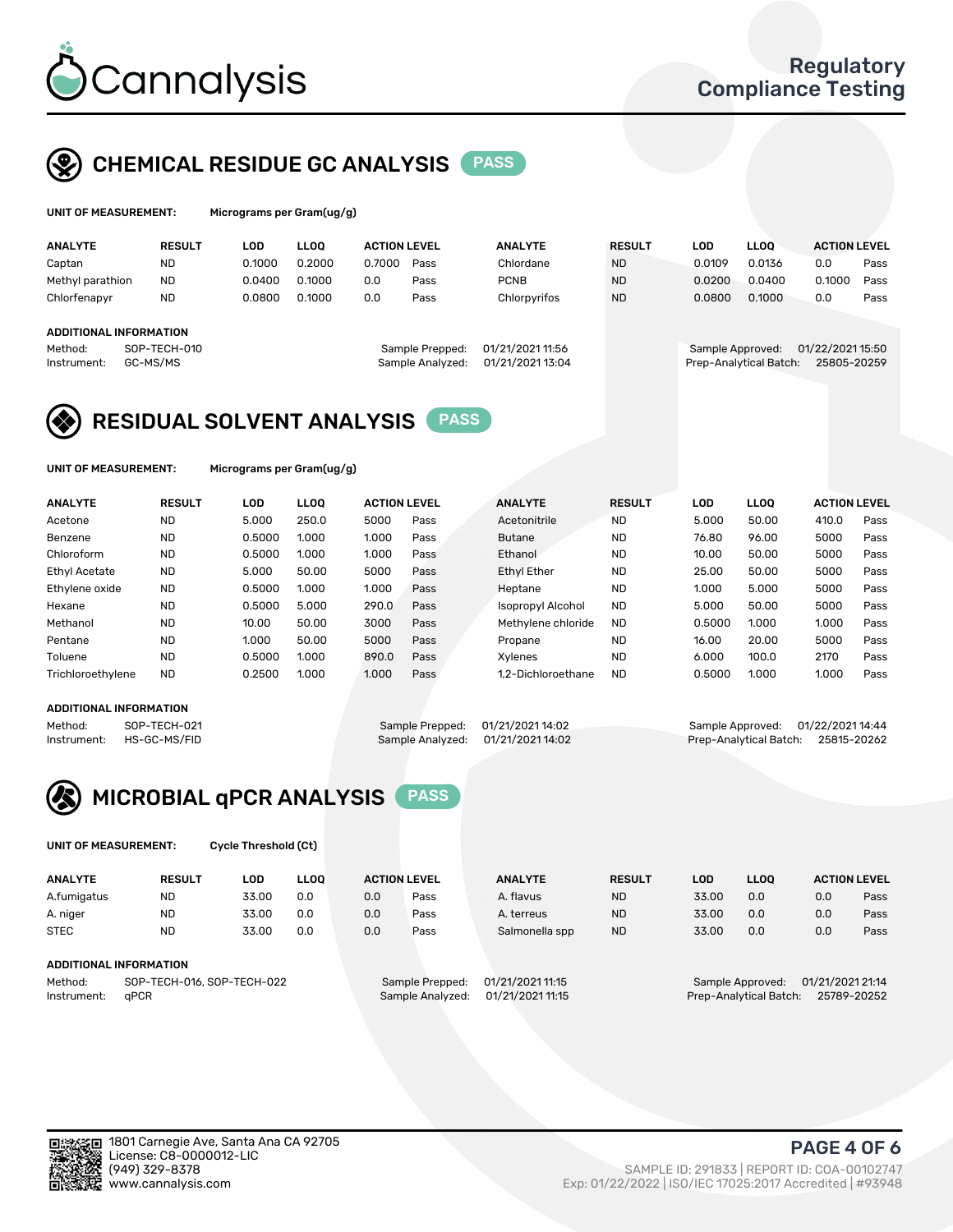



| UNIT OF MEASUREMENT:                                                                                                                                             |                                                                                                                                                                                                                                                                                                                                                                                                                                                                            | Micrograms per Gram(ug/g)      |                                 |                                         |              |                                      |                                         |                                |                                            |                  |                                     |
|------------------------------------------------------------------------------------------------------------------------------------------------------------------|----------------------------------------------------------------------------------------------------------------------------------------------------------------------------------------------------------------------------------------------------------------------------------------------------------------------------------------------------------------------------------------------------------------------------------------------------------------------------|--------------------------------|---------------------------------|-----------------------------------------|--------------|--------------------------------------|-----------------------------------------|--------------------------------|--------------------------------------------|------------------|-------------------------------------|
| <b>ANALYTE</b><br>Arsenic<br>Lead                                                                                                                                | <b>RESULT</b><br><b>ND</b><br><lloo< th=""><th><b>LOD</b><br/>0.0200<br/>0.0100</th><th><b>LLOO</b><br/>0.0500<br/>0.0500</th><th><b>ACTION LEVEL</b><br/>0.2000<br/>0.5000</th><th>Pass<br/>Pass</th><th><b>ANALYTE</b><br/>Cadmium<br/>Mercury</th><th><b>RESULT</b><br/><b>ND</b><br/><b>ND</b></th><th><b>LOD</b><br/>0.0050<br/>0.0030</th><th><b>LLOQ</b><br/>0.0500<br/>0.0500</th><th>0.2000<br/>0.1000</th><th><b>ACTION LEVEL</b><br/>Pass<br/>Pass</th></lloo<> | <b>LOD</b><br>0.0200<br>0.0100 | <b>LLOO</b><br>0.0500<br>0.0500 | <b>ACTION LEVEL</b><br>0.2000<br>0.5000 | Pass<br>Pass | <b>ANALYTE</b><br>Cadmium<br>Mercury | <b>RESULT</b><br><b>ND</b><br><b>ND</b> | <b>LOD</b><br>0.0050<br>0.0030 | <b>LLOQ</b><br>0.0500<br>0.0500            | 0.2000<br>0.1000 | <b>ACTION LEVEL</b><br>Pass<br>Pass |
| <b>ADDITIONAL INFORMATION</b><br>SOP-TECH-013<br>01/21/2021 09:38<br>Sample Prepped:<br>Method:<br>01/21/2021 09:39<br>Sample Analyzed:<br>Instrument:<br>ICP-MS |                                                                                                                                                                                                                                                                                                                                                                                                                                                                            |                                |                                 |                                         |              |                                      |                                         |                                | Sample Approved:<br>Prep-Analytical Batch: | 01/21/2021 21:41 | 25793-20246                         |
| <b>MYCOTOXINS ANALYSIS</b><br><b>PASS</b>                                                                                                                        |                                                                                                                                                                                                                                                                                                                                                                                                                                                                            |                                |                                 |                                         |              |                                      |                                         |                                |                                            |                  |                                     |
| UNIT OF MEASUREMENT:<br>Micrograms per Kilogram(ug/kg)                                                                                                           |                                                                                                                                                                                                                                                                                                                                                                                                                                                                            |                                |                                 |                                         |              |                                      |                                         |                                |                                            |                  |                                     |

| <b>ANALYTE</b>          | <b>RESULT</b> | LOD   | ∟LOO  | <b>ACTION LEVEL</b> |      | <b>ANALYTE</b> | <b>RESULT</b> | LOD   | LLOO  | <b>ACTION LEVEL</b> |      |
|-------------------------|---------------|-------|-------|---------------------|------|----------------|---------------|-------|-------|---------------------|------|
| Aflatoxin B1            | <b>ND</b>     | 1.000 | 2.000 |                     | N/A  | Aflatoxin B2   | <b>ND</b>     | 2.000 | 5.000 |                     | N/A  |
| Aflatoxin G1            | <b>ND</b>     | 2.000 | 5.000 |                     | N/A  | Aflatoxin G2   | <b>ND</b>     | 2.000 | 5.000 |                     | N/A  |
| <b>Total Aflatoxins</b> | <b>ND</b>     | 10.00 | 14.00 | 20.00               | Pass | Ochratoxin A   | <b>ND</b>     | 1.000 | 2.000 | 20.00               | Pass |
|                         |               |       |       |                     |      |                |               |       |       |                     |      |
| ADDITIONAL INFORMATION  |               |       |       |                     |      |                |               |       |       |                     |      |

Method: SOP-TECH-020 Sample Prepped: 01/21/2021 12:20 Sample Approved: 01/22/2021 17:05 Instrument: LC-MS/MS Sample Analyzed: 01/21/2021 12:26 Prep-Analytical Batch: 25806-20256

# FILTH & FOREIGN MATERIAL ANALYSIS PASS

UNIT OF MEASUREMENT: Filth and Foreign Matter (%, #/3g)

| <b>ANALYTE</b>                                              | <b>RESULT</b> | LOD | <b>LLOO</b> | <b>ACTION LEVEL</b>                                                         |      | <b>ANALYTE</b> | <b>RESULT</b> | LOD                                                                           | <b>LLOO</b> | <b>ACTION LEVEL</b> |      |  |
|-------------------------------------------------------------|---------------|-----|-------------|-----------------------------------------------------------------------------|------|----------------|---------------|-------------------------------------------------------------------------------|-------------|---------------------|------|--|
| IF RH ME                                                    | <b>ND</b>     | 0.0 | 0.0         | 1.000                                                                       | Pass | <b>IFM</b>     | <b>ND</b>     | 0.0                                                                           | 0.0         | 25.00               | Pass |  |
| Mold                                                        | <b>ND</b>     | 0.0 | 0.0         | 25.00                                                                       | Pass | <b>SSCD</b>    | <b>ND</b>     | 0.0                                                                           | 0.0         | 25.00               | Pass |  |
| ADDITIONAL INFORMATION                                      |               |     |             |                                                                             |      |                |               |                                                                               |             |                     |      |  |
| Method:<br>SOP-TECH-009<br>Instrument:<br>Visual Inspection |               |     |             | 01/21/2021 11:57<br>Sample Prepped:<br>01/21/2021 11:57<br>Sample Analyzed: |      |                |               | 01/21/2021 12:06<br>Sample Approved:<br>Prep-Analytical Batch:<br>25799-20254 |             |                     |      |  |